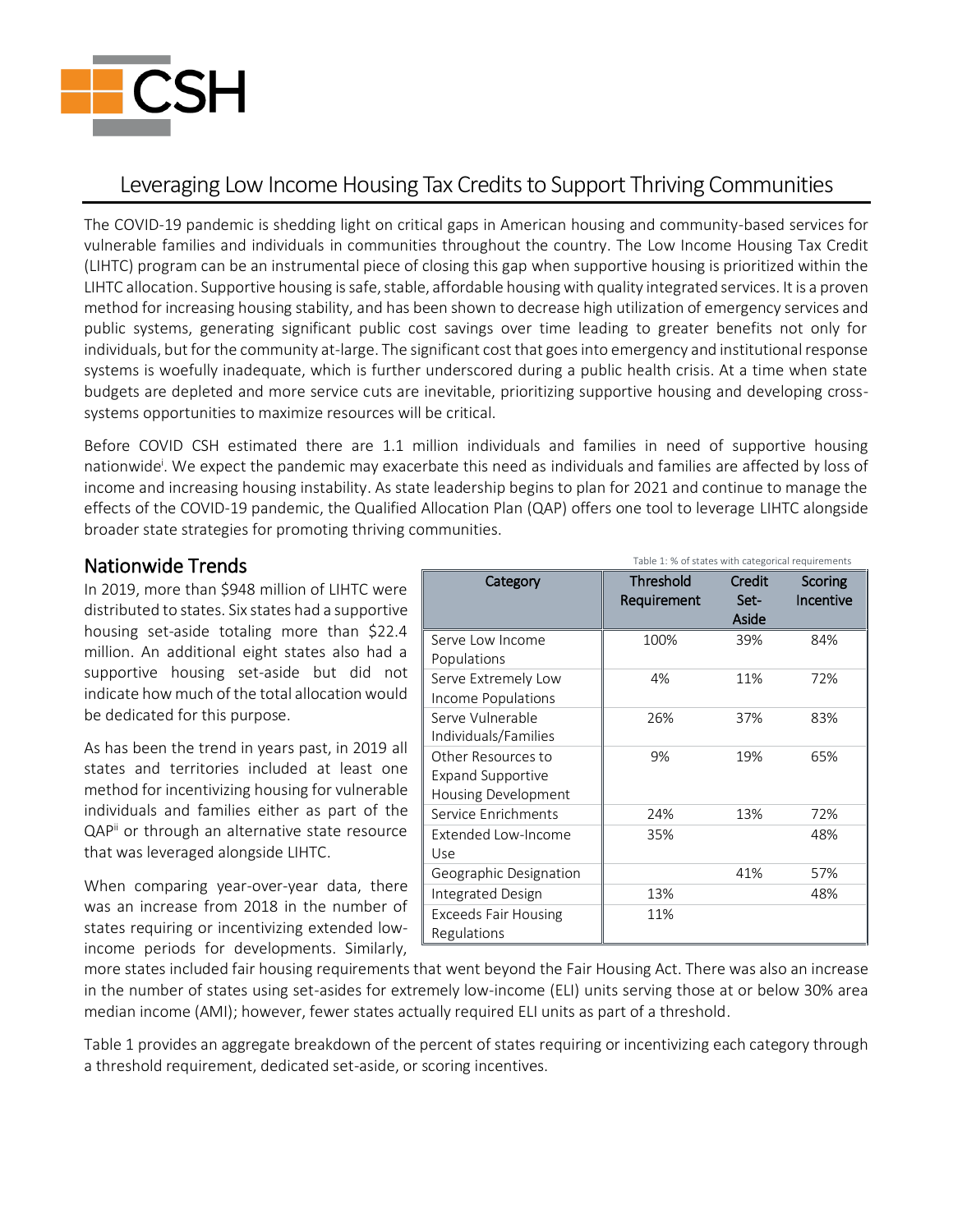## Promoting Supportive Housing in QAPs

Housing finance agencies (HFAs) should view QAPs as the starting point for prioritizing supporting housing funding. While all states include at least one method for incentivizing housing for vulnerable individuals and families, the degree to which this prioritizes supportive housing varies greatly from state to state. Consistent with previous years' recommendations, the action items below provide concrete steps HFAs can take to develop a supportive housing pipeline.

#### 1. Clearly Define Supportive Housing and Ensure Quality Standards

While the vast majority of QAPs incentivize housing for vulnerable individuals and/or families, it is important for HFAs to recognize supportive housing is more than just prioritizing a special population. By definition, supportive housing is permanent housing that ensures access to both affordable housing and support services. Services should be flexible, voluntary, and offer a comprehensive array of support. Services that help tenants sustain housing stability and meet life goals are best. HFAs should request a social service plan (SSP) that outlines the intended services, description of source funding, length of funding, and evidence of sustainable funding beyond the current timeline. The service provider listed on the SSP should also provide evidence of experience serving the intended tenant population and an understanding of the community that the housing development will serve. Further evidence of the provider engaging people with lived experience to develop proposed services and programs available to tenants should be further incentivized through additional points on applications.

To ensure supportive housing maintains a level of quality, the definition of supportive housing should also address the dimensions of quality. Quality supportive housing is housing that is  $-(1)$  tenant-centered, (2) easily accessible to tenants of all backgrounds, (3) coordinated amongst housing partners with a shared goal, (4) integrated with voluntary services and community connections, and (5) sustainable over time<sup>iii</sup>. HFAs can integrate these dimensions of quality into the QAP process by requiring developers to, at minimum, submit a Commitment to Quality checklist as part of the application<sup>iv</sup>. By making this commitment, the applicant affirms that each project partner named in the application understands and commits to implementing the project in a way that is consistent with the quality standards. HFAs may also require applicants to submit a quality endorsement, which is a third-party review of supporting housing project plans to determine if they meet national quality standards<sup>v</sup>.

#### 2. Allocate Tax Credits for Supportive Housing

The majority of states use the scoring incentive method to award tax credits for supportive housing development. However, it is hard to determine how meaningful individual points are compared against the total score needed to receive a tax credit award. As such, HFAs must prioritize threshold and set-aside requirements to ensure enough units are dedicated to those who need them most. Fourteen states had a supportive housing set aside. Of those, six QAPs indicated a specific amount of tax credit allocations explicitly for supportive housing. These amounts range between 5% and 30% of the total LIHTC available in the state. It's important to note that, depending on the development costs in the state<sup>vi</sup>, set-asides of less than 10% may produce a limited number of units. HFAs should project the number of units expected to be developed from the supportive housing allocation and report annually on how many units were actualized. These steps are needed to ensure progress towards developing a pipeline and closing the state's supportive housing gap.

#### 3. Include Requirements for Extremely Low Income Units

Supportive housing households typically include individuals and families with extremely low incomes at or below 30% of area median income (AMI). Seventy-two percent (72%) of HFAs encourage the development of units for those at or below 30% through scoring incentives, but just over 10% *require* dedicated units for this cohort. While this is a slight increase over 2018, it is important for HFAs to recognize how the lower income limits fit within the ranges of affordability and designate units specifically to meet the needs of low incomes at or below 30% of AMI.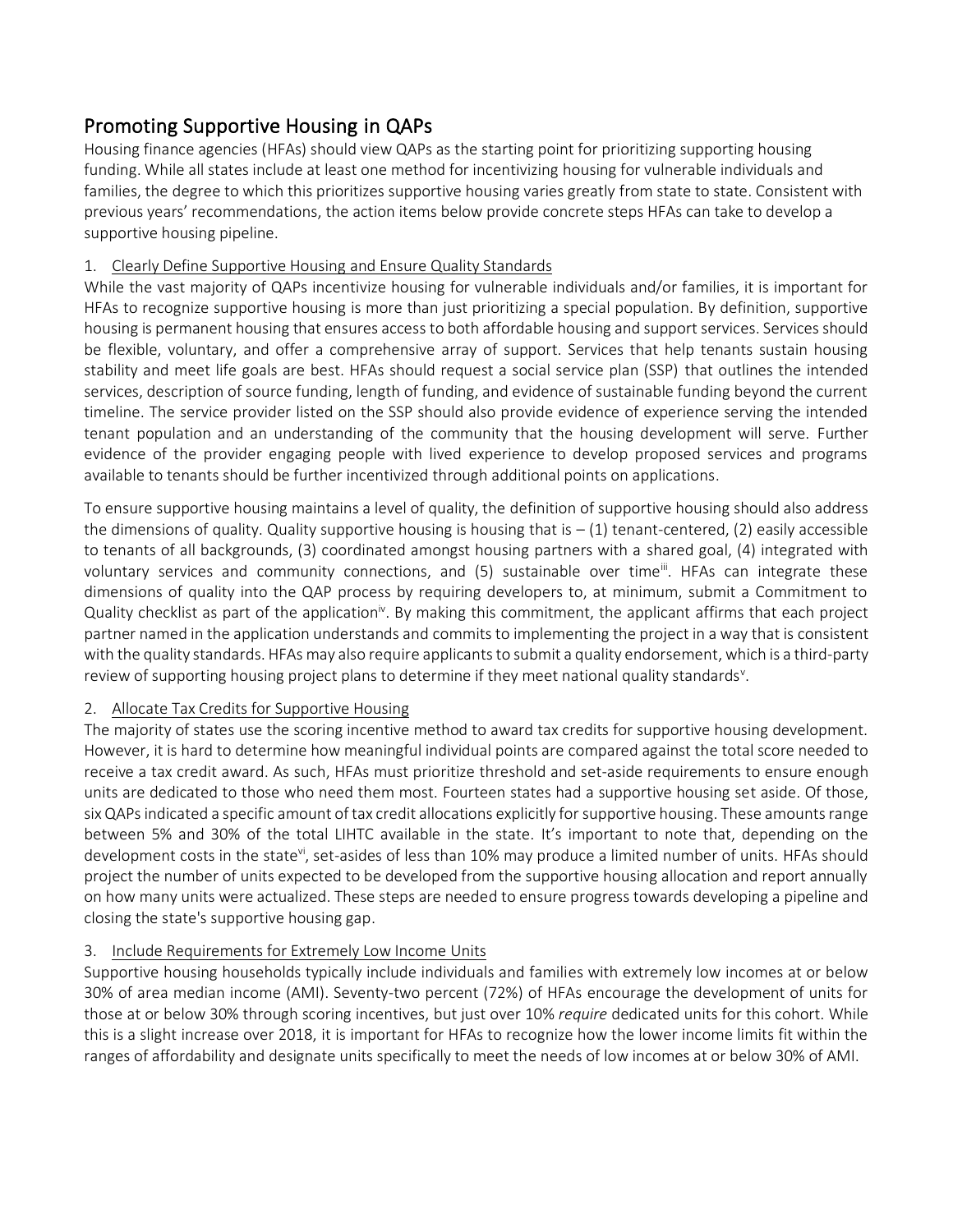#### 4. Prioritize the Populations Most in Need of Supportive Housing

CSH believes that there are six critical sectors that essentially create pipelines into the homeless system. By targeting these cross-sectors further upstream with designated supportive housing resources we can feasibly alter our emergency and institutional response system so that fewer people end up homeless, more people have choice in where they live have the resources they need to thrive in their communities. These sectors include affordable housing, aging, health care, justice, child welfare, and intellectual and developmental disability (IDD). Nationwide, of the 1.1 million people in need of supportive housing, the three highest sectors are IDD (268,980/25%), justice (243,674/22%), and aging (226,674/21%). These trends are often mirrored in individual states as well. Considering such, HFAs should consider scoring incentives for projects proposing to serve one of these three populations. Additional points should be awarded for developing cross-sector commitments with providers and governmental agencies that serve these sectors already. Commitments should reflect the agreement between the sector experts and the applicants to provide appropriate services and supports for the supportive housing units.

#### 5. Allow Points for Larger Families in the Supportive Housing Set-Aside

Approximately a quarter of families experiencing homelessness have five or more people in the household<sup>vii</sup>. Lack of stable housing is often a precipitating factor for a family's involvement in the child welfare system. Supportive housing offers a safe, stable, and affordable solution for families so they can stay together while improving overall safety and well-being. Children and youth who have a reliable place to call home spend fewer days in foster care, experience a reduction in subsequent abuse and neglect cases, and increase their school attendance<sup>viii</sup>. These families should have access to units that can provide adequate space to house multiple children and also receive support services.

#### 6. Ensure Equitable Access to Housing and Address Disparate Impacts to Fair Housing

It is important for HFAs to acknowledge the long history of racist housing policies that have led to discriminatory rental practices and ongoing neighborhood segregation. To begin to shift this paradigm, HFAs must assess critical aspects of the QAP to understand if they continue to contribute to these practices and address possible disparate impacts to fair housing. To start, while many QAPs incentivize development in certain neighborhoods, it is not always clear if this consistently increases housing options in high opportunity areas. High opportunity areas offer access to quality health care, close proximity to transit, quality education, economic security, low income inequality, and minimal residential segregation<sup>ix</sup>. HFAs should actively analyze neighborhood distribution of LIHTC and ensure those in need of supportive housing have neighborhood choice.

Further, HFAsthat address guidelines for tenant selection should ensure that criteria and processes are transparent and there are no unnecessary barriers to minority applicants. Screening criteria that decrease opportunity for individuals who have been homeless, involved in the child welfare system or the justice system, or create barriers based on sources of income will have an adverse discriminatory effect on minorities. Black, Native American, and Latino individuals are often disproportionately represented in these systems<sup>x</sup>. Because race is a federally protected class, screening individuals out (advertently or inadvertently) based on system involvement would present legal challenges to the Fair Housing Act.

HFAs should also incentivize LIHTC applicants to engage supportive housing tenants and people with lived experience. HFAs often require applicants to submit letters of support of the development from community boards or local elected officials. In some instances, this creates barriers to developing in certain neighborhoods and continues to limit access and choice for supportive housing tenants. An alternative approach of including letters of support from people with lived experience would ensure that developments reflect the needs of those who need housing and increase choice to high opportunity neighborhoods.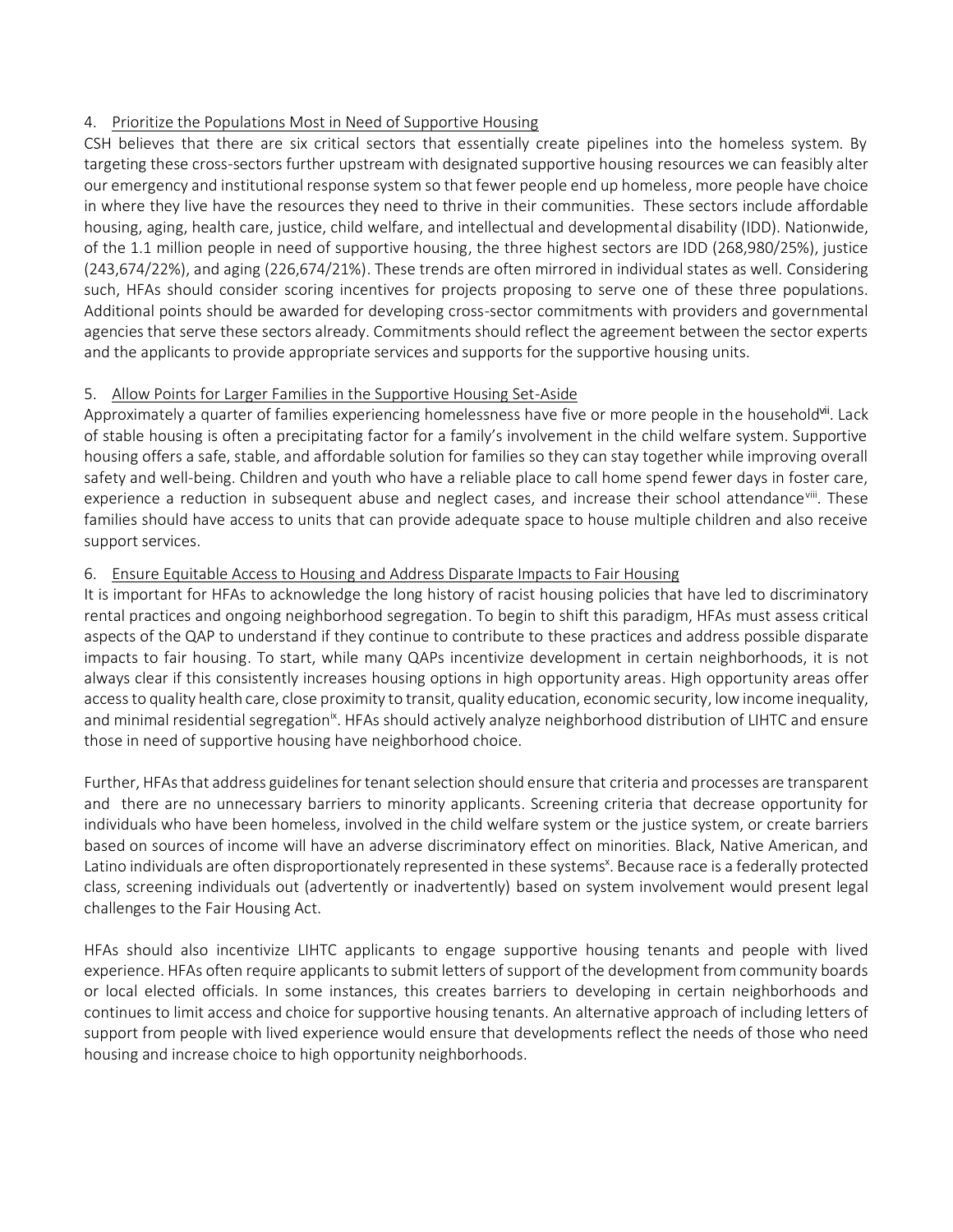### Strategies to Promote Supportive Housing in Thriving Communities

HFAs must recognize that broader strategies and coordination amongst state agencies must be developed to ensure a comprehensive approach to addressing the affordable housing crisis and the gap in supportive housing nationwide. The recommendations below provide details on ways HFAs can partner with state administrations, legislatures, and agencies to strengthen their overall housing financing approach.

#### 1. Develop a Cross-Divisional Team

HFAs must recognize LIHTC are not enough to sufficiently meet the demand for supportive housing. Additional funding and service resources exist within other state agencies and can be used collectively as part of a comprehensive approach to addressing the supportive housing gap in the state. States should develop a nonpartisan, cross-divisional team responsible for identifying solutions, aligning resources throughout the state, and promoting best practices. This can be achieved through executive order and/or legislative action. In some cases, states may have already developed an HFA workgroup to guide the QAP process or a State Interagency Council on Homelessness (SICH) that brings together secretaries and commissioners from key governmental departments, often including the HFA, with stakeholders. States may look to leverage the SICHs as a platform for solving the upstream challenges of housing instability and affordability. Alternatively, in states that have not developed SICHs or where SICHs choose to remain explicitly focused on ending homelessness, states can create a cross-divisional team by bringing together the HFA with core state agencies, such as Housing, Health and Human Services, Child Welfare, Corrections, Economic Development, Education, and Finance. The governor may appoint a chair for the taskforce or members may select a leader or co-leaders. It should be the goal of the taskforce to coordinate available development and services resources across all partner agencies to ensure impact is maximized.

#### 2. Conduct a Supportive Housing Needs Assessment

As a first step, the Housing Taskforce should conduct a thorough housing needs assessment, with a specific focus on supportive housing. This should include total number of units needed in each community across the state and details on specific vulnerable populations. The taskforce should leverage the administrative data across state agencies to create a wide reach in their review. To underscore the necessity of linking data across systems, data sharing agreements should be codified in statute or through an agreed upon Memorandum of Understanding (MOU). The findings from the needs assessment should be accompanied with concrete solutions including an implementation strategy and a supportive housing production plan. The production plan must include the number of units needed in each community and details on funding resources that developers can access to meet the production goals.

#### 3. Layer Housing and Services Funding Sources

In response to COVID-19, the CARES Act appropriates significant new resources that, if aligned strategically, can have a substantial impact in supporting systemic change from emergency response and institutional settings to long-term, permanent housing. Coronavirus funds such as Community Development Block Grants (CDBG-CV) can be used for longer-term options such as capital, rental assistance, housing navigation, and tenancy support services. Waivers may also be requested for CDBG appropriations from FY19 and FY20 to align these monies for broader, long-term COVID-19 responses. In addition to the CARES Act funding, it is critical to consider additional sources of funds that can be aligned. The chart below outlines additional resources that may be available that can be used to maximize LIHTCs. Table 2 provides examples of possible available funding sources for consideration. Based on a review of other resources to expand supportive housing development, almost two-third of HFA incentivize braiding of funds such as project-based rental assistance or state housing tax credits. HFAs should extend this model and look to